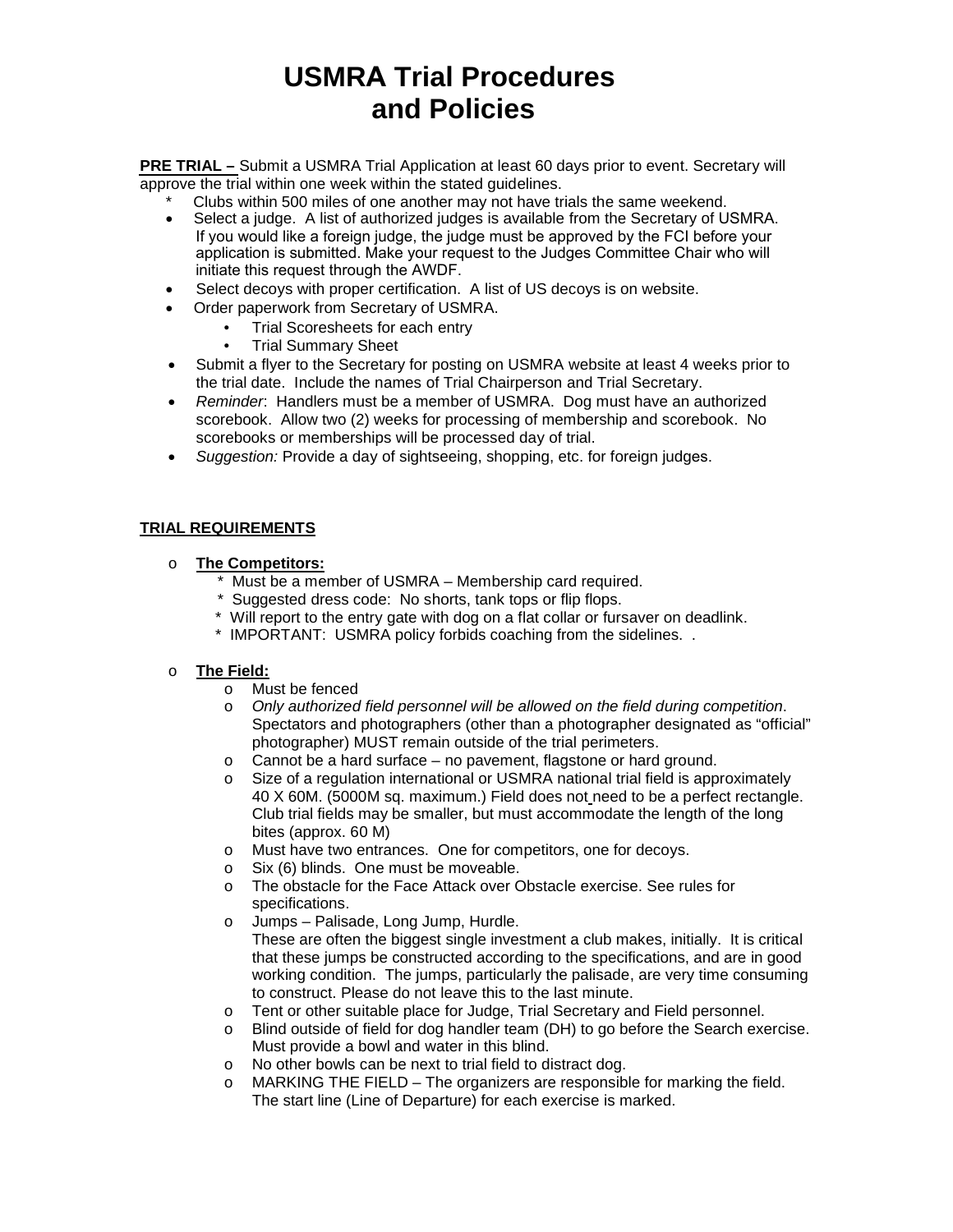The two circles for the exercise Guard of an Object are marked at 2 and 5 meters. Cans of white marking paint can be purchased from Home Depot, etc. It is permissible to wait until the judge arrives to mark the field, but care must be taken to insure that there is sufficient room on the field for the long bites (thrown attacks).

# o **For the Judge's Selection:**

*Accessories* – On the morning of the competition the judge will select from:

- Six (6) accessories for the protection work.
- Six (6) objects for the retrieve.
- <sup>3</sup> 3-4 objects for the exercise Guard of the Object. (Note: The decoy should be able to pick up the object)

 *Food for Food Refusal –*

- Should be different sizes, maximum the size of a fist.
- Food can be raw or cooked meat, fish, bread, cookies, etc.

 *Objects made of wood* for the exercise Search for the Little Wood –

These wooden objects must be  $(15 X 2 X 2)$  cm. \*\*\* Provide one marked little wood per each class 2 or 3 level competitor. Place the marked woods into individual envelopes, sealed. In class 2, there are three objects. In class 3, there are 4 objects. Also provide a set for the Chien Blanc.

\*\*\*(dimensions are approximate; little woods may be made of round dowels.)

## *Revolvers* –

 Provide two revolvers with blank shot equal to 6-9mm cartridges. \*\*\* \*\*\*(22cal. blanks are acceptable if no 6-9 mm cartridges are available.)

*2 Flags* – To mark the stopped attack. Provide one green, and one red flag.

## *Distractions –*

 Provide one to two distractions for the exercise Absence of Handler. (to be determined by judge)

*Horn -* Club will provide the judge with a horn to start and stop exercises.

*Chien en Blanc* (Dog in White, or Test Dog)-

\*A dog is required to do all exercises in each class.

\*It may be more than one dog per level demonstrating the exercises.

\*This dog must be proficient in the exercises, and mature enough for the decoys to work at the different levels.

\*It is the Chien Blanc that demonstrates to the judge that the decoys have understood the directions, and also demonstrates to the handlers the pattern of the exercises.

\*The Chien Blanc can wear a flat collar or fursaver on a dead ring. No pinch or electronic collar may be worn. A leash is acceptable.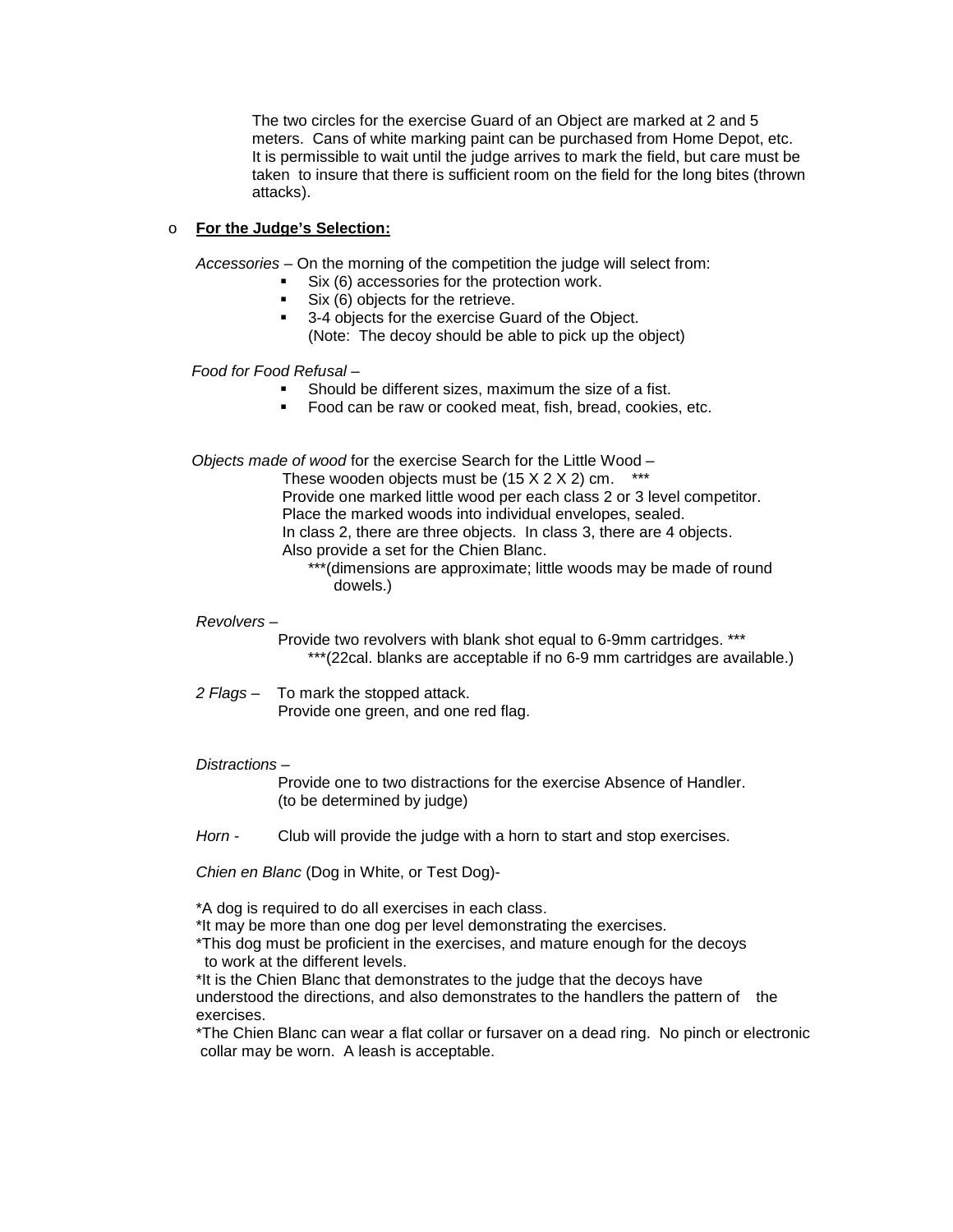#### **TRIAL DAY:**

#### *Official Scoresheets*

Managed by Trial Secretary. Provided by USMRA. Signed by judge upon completion of event. Must be posted publicly within 15 minutes of completion of each individual routine.

*Deputy Judge and Field Helpers* –

- The DJ must be familiar with all exercises, and will assist the judge with all aspects of the trial.
- The DJ serves as a second pair of eyes, and is expected to report any irregular behavior to the judge.
- The DJ escorts competitors to each exercise, and indicates the preparation line.
- Two or three additional persons will be needed to provide distractions, adjust jump heights, throw food, place little woods, etc. (NOTE: the person who handles the food refusal food does not handle the little woods or the retrieve object.)

Provide beverages for the judge and field personnel to drink on the field. Be sure to provide breaks for field personnel. They tend to get forgotten!!

### **For the Decoys:**

Provide a tent or other enclosure for the decoys to sit in during obedience exercises. Decoys must remain at least 5M away from the field during obedience exercises. Decoys are expected to bring their own batons, but the club should provide extras. Decoy Books are presented to the Trial Secretary before the trial.

Trial Secretary will keep books until trial is over, at which time the Judge will sign the books for the decoys.

Provide an ice chest with water and sports drinks for the decoys to drink during the trial.

#### **For the Trial Secretary:**

Most clubs use a Judge's Secretary to serve as the person that follows the judge around, recording info on scoresheets. In addition, a Table Secretary stays at the judge's table organizing each scoresheet, checking addition, and then posting each sheet as it is completed.

Provide the following: A table and chairs, preferably some distance away from spectators. A set of the latest Rules for Competition. A dry erase marker board with dry erase markers. A plastic box (Trial Box) with the following suggested items: Pens, permanent marker Scratch paper Clothes pins to post trial sheets Meter tape measure **Clipboards**